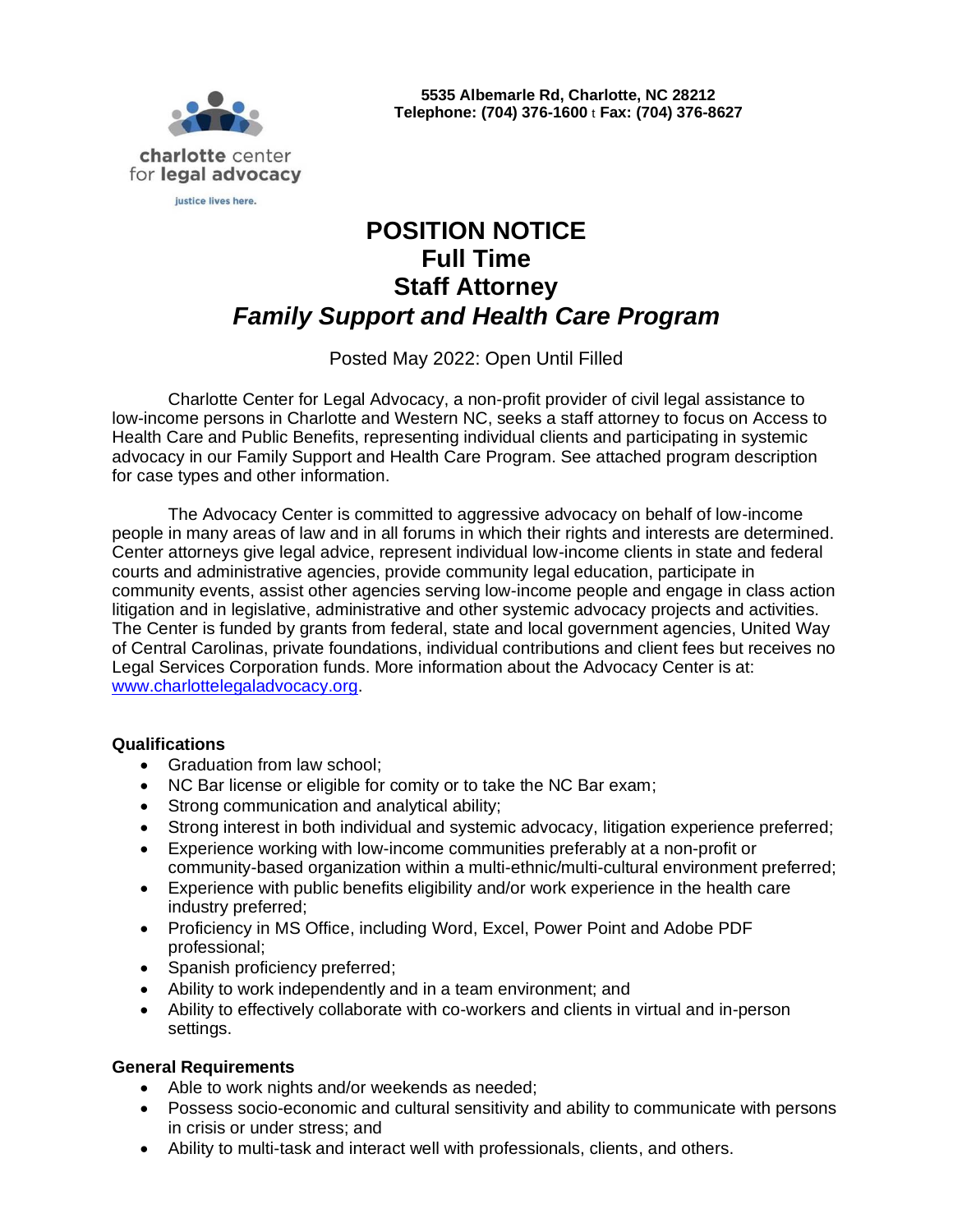### **Start Date**

Position available beginning June 1, 2022.

#### **Classification**

This is a full-time salary non-exempt position. Charlotte Center for Legal Advocacy offers a generous leave and benefits package and a flexible hybrid work schedule. Full time, annual salary \$51,300+ (depending on experience).

#### **To Apply send all of the following:**

(1) a detailed letter explaining your qualifications for and interest in this specific position and organization, describe qualifications for this program, experience with low-income individuals, Spanish language proficiency, bar licensure status, and other relevant information; (2) a resume;

(3) a writing sample; and

(4) names and telephone numbers of three references to: Administrative Manager, Charlotte Center for Legal Advocacy, by email to careers@charlottelegaladvocacy.org or by mail to P. O. Box 25558 Charlotte, NC 28229, email is preferred. Form letters and inquiries not containing this information will not be considered. If you need accommodations for the application process or any aspect of this position, please contact [careers@charlottelegaladvocacy.org](mailto:careers@charlottelegaladvocacy.org) or NvJhera Evans at (980)-202-7316.

*Charlotte Center for Legal Advocacy is an equal opportunity employer. Veterans, women, minorities, and disabled persons are encouraged to apply.*





**MISSION.** The mission of the Charlotte Center for Legal Advocacy Family Support and Health Care Program is to ensure that low-income children, the elderly, disabled persons, veterans, immigrants, and their families have access to health care and public services.